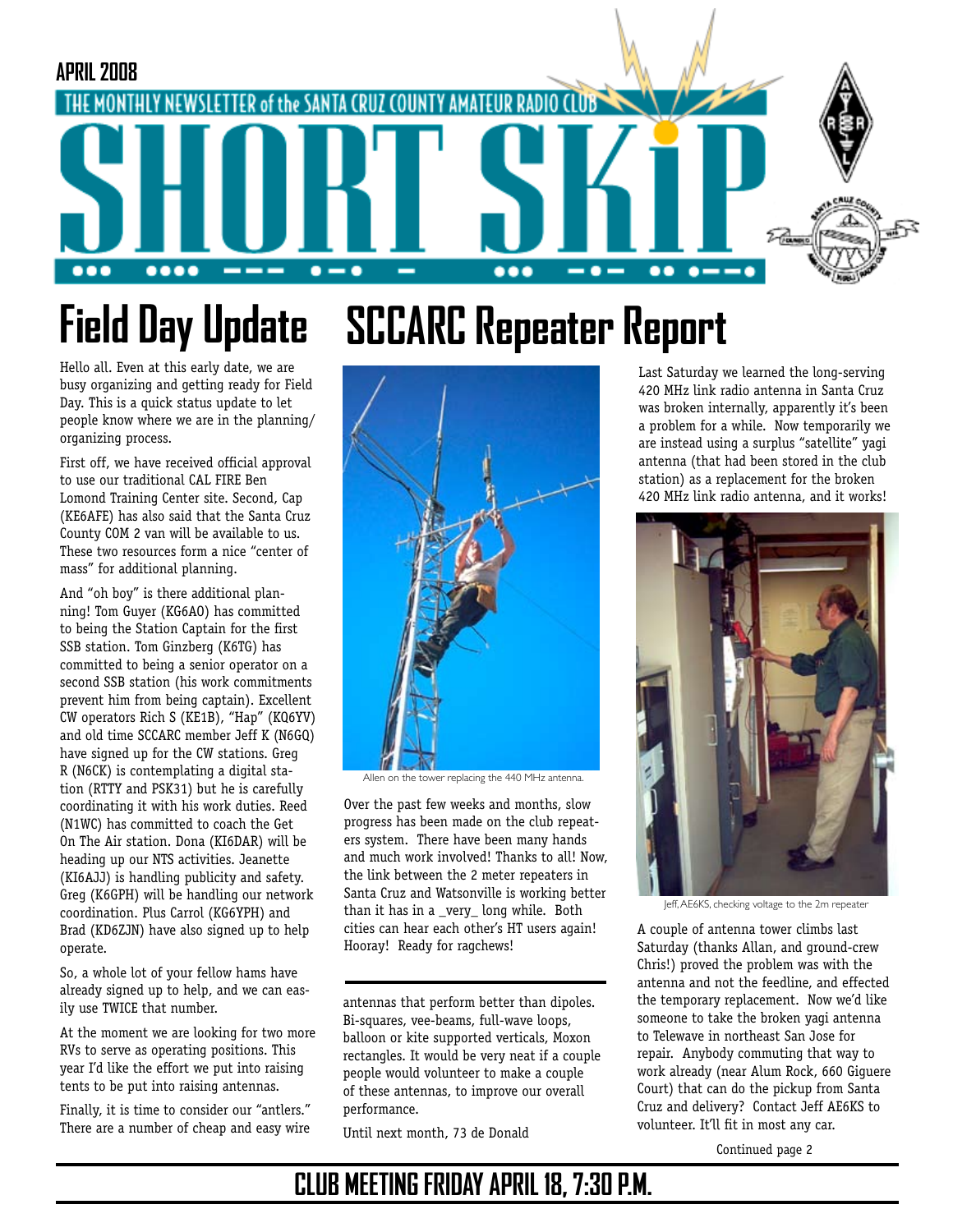

#### CAKE ingredients March 22

Fun and games at Gigi's as usual. Very pleased to see Debbie our Presidents XYL with us today and to welcome Donald AE6RF and his bright and charming daughter. Art WF6P joined us prior to attending a Pearl Harbor reunion and subsequently joined us once again at the HF shack. Also we welcomed back David WS2I from his trip to China

Exhibits included a world zone map provided by Marc W6ZZZ. Wot no Ducie Isle ? Marc also brought along samples of ferrite cores that you now often see clamped on computer related cables. These can be very useful to reduce RFI conditions and are well worth scavaging. Someone should determine their magnetic properties and this isn't hard to do. Jeff AE6KS handed out some CDs with copies of antenna modeling software and sample models, thanks for these Jeff. Incidentally if you were not at the meeting last night to hear Dave KO6RS you missed a world-class presentation on antenna modeling

Bob K6XX showed his prototype spectrum display based on a softrock SDR RX. Bob's adaptation uses the IF output available in an Electraft K3. Jeff KG6YPS became acquainted with an Autek RF analyser and following the session he made measurements on the K6BJ tri-band beam. These were very good and we have now connected the beam to the TS570 so that remote users can TX on these bands. Some knowledgeable discussion took place on securing nuts and bolts on towers and antennas which isn't something you should go to bed worrying about but they can and do sometimes sheer off or come adrift.

Dave W8FLL MADE MENTION OF THE PARTY THAT HE WILL BE HOSTING CLUB MEMBERS AT HIS QTH ON APRIL 20 don't miss out on this occasion !

Ron W6WO showed a pair of transformers with a 1:16 impedance ratio that he is investigating, these closely match 50 to 800 Ohms with very low loss from top band to 6 meters.They are much simpler to make than those based on transmission line principles.

The question of whether Palm-type devices can decode PSK31was not fully explored but the likely answer is probably not. I missed a lot of the earnest discussion taking place on the subject of our repeaters but I later saw Jeff AE6KS, Roy KF6KVD and Bruce AC6DN busy working in the repeater building.

From now on CAKE meetings will be held each month on the second and fourth Saturdays unless otherwise notified so I hope to see you on April 12th

—73 Your scribe Ron W6WO

### **Tecknowledge -Supercapacitor**

WIKIpedia Supercapacitors, also known as ultracapacitors or electrochemical double layer capacitors (EDLC), are electrochemical capacitors that have an unusually high energy density when compared to common capacitors, typically on the order of thousands of times greater than a high-capacity electrolytic capacitor. For instance, a typical D-cell sized electrolytic capacitor will have a storage capacity measured in microfarads, while the same size supercapacitor would store several farads, an improvement of about 10,000 times.

100 milestones test was passed in January test by a Honda hybrid electric vehicle HEV. A supercapacitor integrated in the plates of lead-acid battery showed that battery life was extended by a factor of 4 with 50% more power than a conventional lead-acid battery. The capacitor managed the discharge more efficiently and prevented accumulation of sulphur deposits. It is claimed that the battery produces more power and costs far less than a NiMH battery

### **April Good Buys on Books**

I wanted to purchase a used technical text book recently and found one via the Amazon web site at a very reasonable price of \$4.53 plus \$4 shipping. It actually came from Friends of the Phoenix Public Library who sent me this note. "100% of your purchase benefits a nonprofit charitable organization that supports library programs, and we thank you for your support."

My XYL tells me that our local library also regularly sells books to raise funds

—Ron W6WO

#### **Repeater Report continued**

The repeaters have seen maintenance work too, Santa Cruz has clean batteries with lots of new stainless terminal bolts now (thanks David!) and improved charger and battery wiring now too has restored the voltage to what it should be (thanks Bruce!). Fresh gas (with Stabil preservative again) for the generator is at hand in the Santa Cruz repeater shed (thanks Roy!), and a oscilloscope has been installed in the 2 meter repeater rack there (thanks Jeff!). The 420 link radios in Santa Cruz and Watsonville have been repaired and adjusted (thanks David, Keith, Rene, Jeff, Bob, Mike, Sean, and Nicky!). Of course there's more work to do.

So that's very good news, that our primary 2 meter SCCARC repeaters (in Santa Cruz and Watsonville) are finally working well again, even across their full-time link! The bad news is that the 440.925 MHz repeater is turned off at the moment because of a repeater radio problem, it's not passing audio. This means that Mike's W6WLS repeater isn't able to link with the SCCARC 2 meter repeaters for the regular Monday evening club net. Solutions are being worked toward, and we hope to again include W6WLS repeater on the Monday net as soon as possible.

Remember the Monday evening club net is now on the club's K6BJ and KI6EH repeaters. Hope to hear you there. The Tuesday evening ARES net is on W6WLS and W6MOW repeaters instead. Both nets start at 7:30 p.m.

http://www.ares.santa-cruz.ca.us/#NETS —73, Cap KE6AFE

### **WELCOME NEW AND RETURNING MEMBERS!**

The following members joined or rejoined us during the first three months of 2008:

Jay Bollinger KG6WIL Jerry Inman AF6DP Scott King AH6KL Steve Meek KD6OBZ Rick Meyer KI6LQL Don Radder Hubby of Shirley KI6LTN Kim Robinson AF6EG Dan Rosa KE6EWA Byron Servies KI6NUL Craig Smith W6WL Marc Velez N6ACU Jeff Watson KG6YPS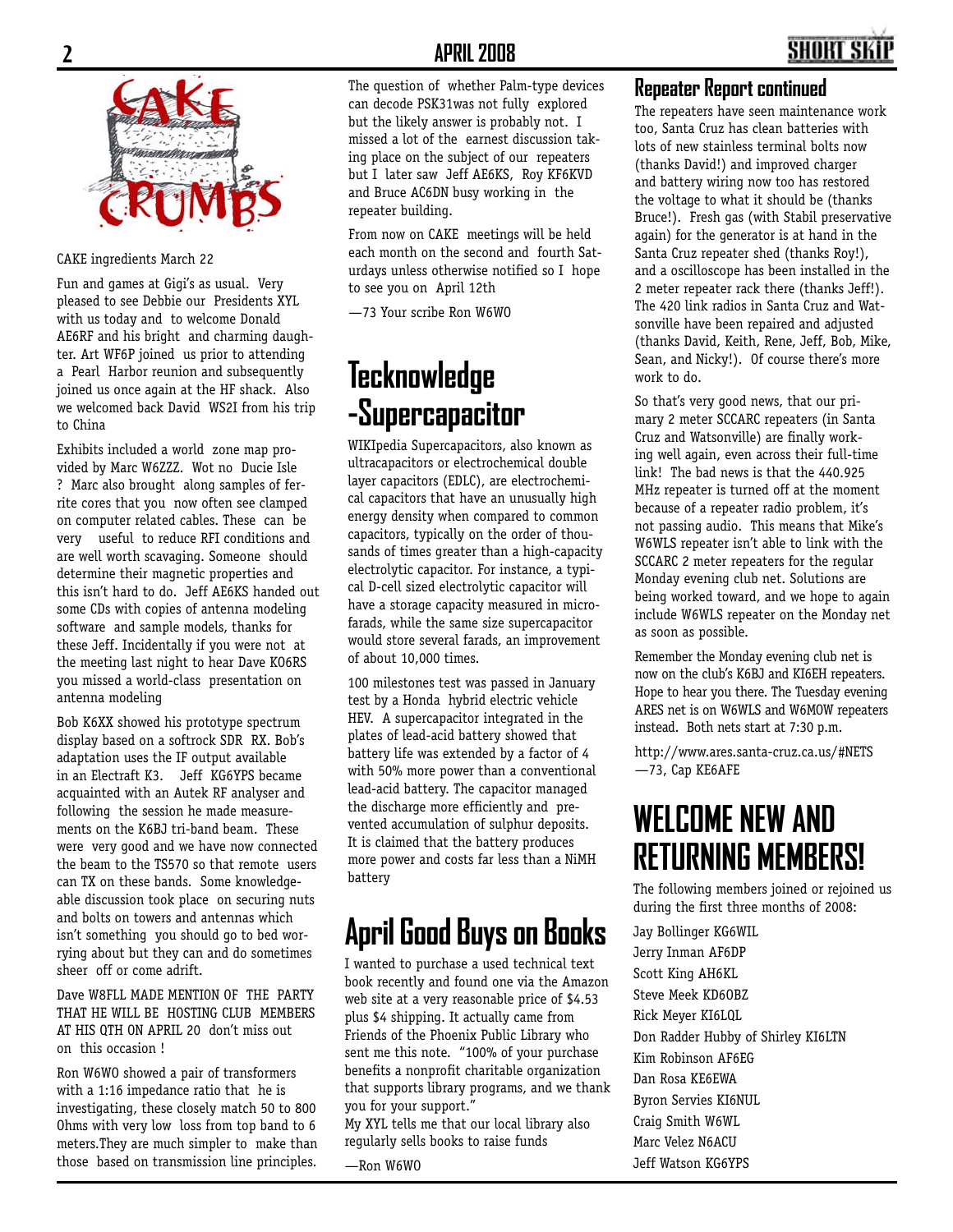# **SCCARC Starters #2 Your Call Sign**

#### Your call sign is unique in the entire world. No other ham has the same sequence of alphanumeric characters that is assigned to you. There are lots of interesting places on the web to find information about your call sign. This includes club station call signs like **K6BJ**. For example the **K6BJ** license expires on April 23, 2008.

### **QRZ**

The online directory that I like to use to look up information about hams/clubs that I have contacted is:

http://www.qrz.com/

It presents you with the FCC information but this web page is a lot easier to use than the FCC web pages. Also hams can upload additional data to the QRZ web site like their email address, some text for a bio and a picture of their ham shack or QSL card.

If some of your FCC data is incorrect (like your address) you have to contact the FCC and submit an update to them (QRZ can't fix FCC data, see the ARRL instructions below on how to update your FCC information).

You can also order a QRZ CD-ROM and store the information directly on your computer if you don't have easy access to the QRZ web site.



# **Google**

Try searching the web for your call sign at

#### http://www.google.com/

You will get a couple of hits even if your call sign is brand new.

Call signs make good identifiers to search for on the web since they are unique and don't match common things like words in any language. **K6BJ** returns 1,830 hits and a super-active club member like **K6XX** shows 49,000 hits on Google!

| C k6bj - Google Search - Windows Internet Explorer                                         |
|--------------------------------------------------------------------------------------------|
| G http://www.google.com V<br>مر<br>×<br>Live Search                                        |
| File<br>Edit<br>Favorites<br>Tools<br>Help<br>View                                         |
| $\rightarrow$<br>⊀≿<br>47<br>G k6bj - Google Search<br>$\Box$                              |
| Web<br>Sign in<br>News<br>Shopping<br>Maps<br>Images<br>Gmail<br>more $\blacktriangledown$ |
| Search<br>k6bj                                                                             |
| Web<br>Results 1 - 10 of about 1,830 for k6bj. (0.17 seconds)                              |
| <b>TITL</b><br>⋗                                                                           |
| 4100%<br>Internet                                                                          |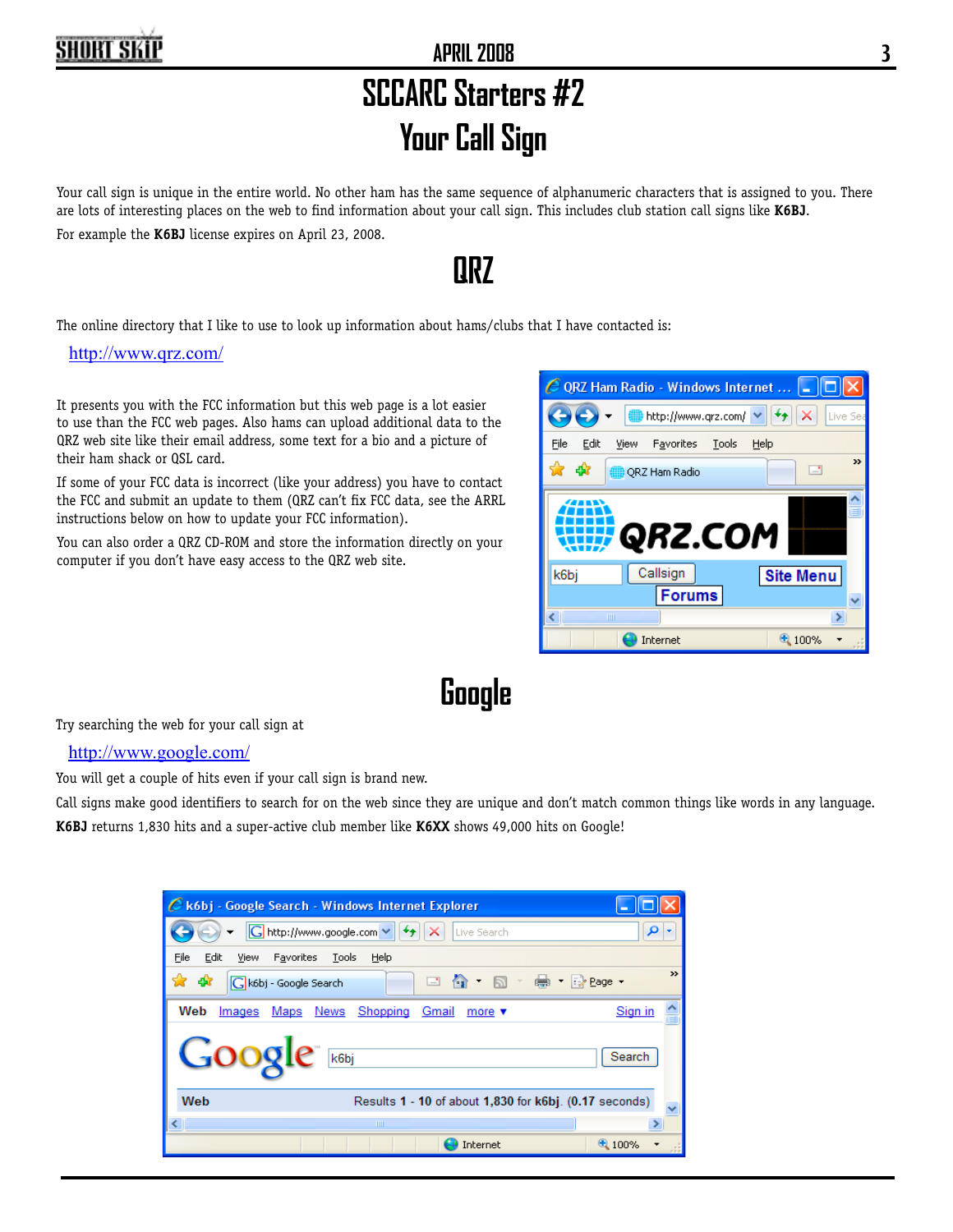$\mathbf{D}$ 

- LIVEARA

 $\mathbf{v}$   $\mathbf{v}$   $\mathbf{x}$   $\mathbf{u}$  a Sever

A B C D E F O H T J K C M N O F O R S T I Û V W X Y Z

□ 台 · 田 · 曲 · ⇒ Page · ◎ Tgals - "

FCC ULB

AFTO TH

**O** Internet

### **Vanity Headquarters**

There are many different tools available here:

#### http://www.vanityhq.com/

My favorite is to click on the **"Ham Locator"** in the left hand frame and then type in your zip code, display a map and find out how many of your neighbors are hams.

C N4MC's Vanity HQ - Windows Internet Explorer

- it's http://www.vanityhq.com/

No NHAC's Vanity HQ

 $N-4MC$ 's

New Fgyorkes Jook the

anity **HQ** 

Here are the "hams in a zip code" counts based on some of our SCCARC roster zip codes:

89 hams in zip code 95003 (Aptos)

- 91 hams in zip code 95006 (Boulder Creek)
- 32 hams in zip code 95010 (Capitola)
- 64 hams in zip code 95018 (Felton)
- 90 hams in zip code 95033 (Summit-Loma Prieta)
- 43 hams in zip code 95073 (Soquel)
- 206 hams in zip code 95060 (Santa Cruz)
- 14 hams in zip code 95061 (Santa Cruz Post Office)
- 126 hams in zip code 95062 (Santa Cruz) 19 hams in zip code 95063 (Santa Cruz Post Office)
- 85 hams in zip code 95066 (Scotts Valley)

http://www.arrl.org/

Of course, this map/count information is all dependent on people's address and zip code being correct in the FCC database.

Bk

Edit

۵

There is also a lot of other useful links on this site: ARRL Website Links, FCC Website Links, Call Availability, Help, History of Radio, License Exam Practice, More HQ Stuff, Call Sign Certificate – build your own call sign certificate and print it, Print Your Ticket – print a reference copy

# Another way to search the web is to type Fig. Fr. é. **ARRL AMATEUR RADIO** Lau C Interne

Detailed instructions for call sign license renewals or updating your FCC information are at:

#### http://www.arrl.org/fcc/licenseinstructions.html

The instructions cover the following topics: License Changes and Renewals Electronically with FCC Via the Web

License Changes and Renewals Via Mail to FCC License Changes and Renewals Via Mail to ARRL Filing for a New Vanity License with associated Fee Via FCC Amateur Radio License Filing Forms

**"SCCARC Starters"** is a column designed to get you "started" on expanding your ham radio knowledge/usefulness/fun by showcasing information that I have found on the Web.



| tincate – bunu your own can sign certincate and print it, Print four ficket – pri |                                   |  |
|-----------------------------------------------------------------------------------|-----------------------------------|--|
| ARRI                                                                              |                                   |  |
| your call sign into the "Call sign search" on the ARRL main web page at:          |                                   |  |
| Web: ARRL Home Page - Windows Internet Explorer                                   |                                   |  |
| + http://www.arri.org/                                                            | <b>Sp X Live Search</b>           |  |
| Favorites Tools Help                                                              |                                   |  |
| ARRI, Web: ARRI, Home Page                                                        | □ 位 · 回 · 曲 · il cop · O Took · " |  |
|                                                                                   |                                   |  |

Apps. F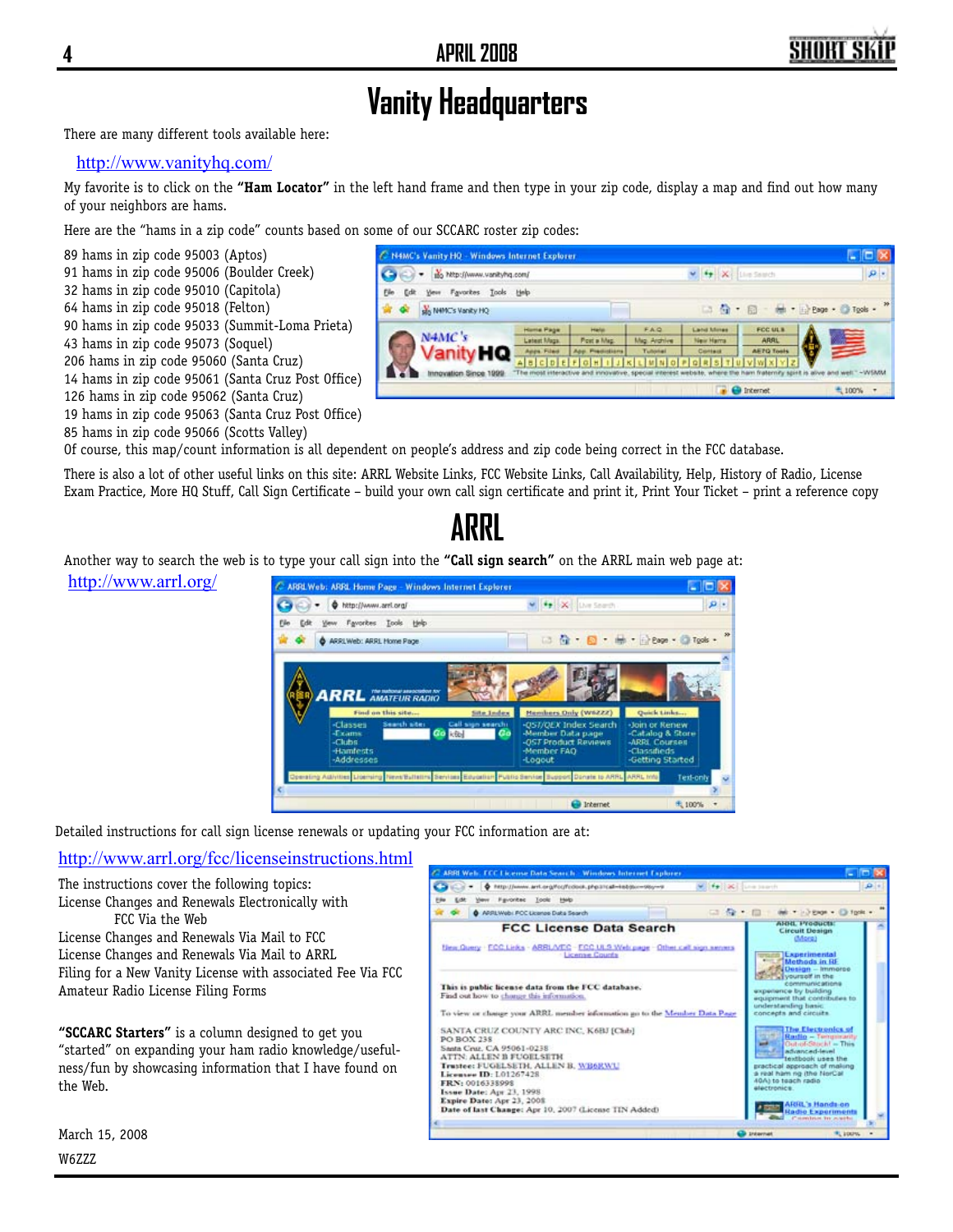# SHORT SKII



meetings. In addition to the eyeball QSOs it presents, good info is passed out. We were treated, once again, to a fine tech lecture by David Rank, KO6RS, our own UCSC astronomy professor, emeritus. David gave us an in-depth look into antenna properties and the effects on SWR. Replete with power point slides and dashes of humor, it was a fine learning experience.

All of his comments came to mind as I attempted to tune my Kenwood 430S at my daughter's home in Sacramento. The poor little auto tuner chased itself around for a couple of cycles, then gave up. A quick check out the window revealed an absence of wire where half of my dipole should be seen. When last used during our visit in December of 2007, all was well. Entering their backyard between light rain squalls, I discovered my wire, neatly coiled and lying on the top of the doghouse. When a tree was trimmed, the limb holding the antenna guy dropped, jerking the antenna leg loose from the center connector. To meet my Baja Maritime Mobile sked, I hastily wrapped

### **APRIL 2008 5**

the bare wire (after cleaning it with a wad of well-used sand paper) around the center connector and tightened the holding screw. Was rewarded by a nice SWR at the lower end of the band. My repairs, although of temporary nature, should last as long as the old connection --- ten years.

The following morning, I attended the CAKE meeting at Gigi's. Due to a breakfast meeting of the Pearl Harbor Survivors in Watsonville, I could only stay for a short time. Who was there? all the regulars plus some extras. Several tables were hastily pulled together to accommodate the approximate 20 members in attendance. At these sessions, additional technical info is discussed. Stop in and enjoy a nice breakfast or cup of coffee with the group.

Later that afternoon I responded to the invitation by Cap, KE6AFE, for all to view or operate the club station at the repeater site. It has been many months since I last visited so I was anxious to see the setup. Several club members and guests were present. Work was in progress on the repeater by Allan Handforth, AF6BO. I was impressed by the features offered by the newest emergency van. Especially the nice bunk arrangement inside for resting during those long watches. "I designed the width to fit the width of my shoulders,"said Cap. There was lots of room inside the van, a great jump up from the former vehicle. I was disappointed that it lacked the lettering identifying it as the Amateur Radio Emergency Communications Mobile Unit. On our former red painted van, the lettering looked pretty classy.



OT Ham instructor Art Lee WF6P and new Ham Jeff Watson KG6YPS visiting the Club HF shack

# **Dave's "Big Give"**

Mark your calendars: Sunday, April 20, from 1 to 4 PM, Dave Stoddart W8FLL will be having an open house to commemorate his 58 years in ham radio. All SCCARC members and their families are invited to help him celebrate!

Please, bring no gifts, but come prepared to take some home; he'll have mass quantities of radio equipment and accessories as well as test instruments and components.

Dave's address is 358 Crow's Nest Drive in Boulder Creek; talk-in on 147.12, PL 94.8.

—See you there!!

# **Coming Events that need Radio Support**

April 20, 2008 THE RELAY, Stages 30 thru 36(Finish)

April 27, 2008 23rd Big Sur International Marathon

April 30, 2008 Functional Exercise, ARES/ACS, County OES

May 2-3, 2008 EMCOMMWEST convention in Reno, Nevada

May 17, 2008 Red Cross Shelter Activation Exercise

May 18, 2008 Strawberry Fields Forever XIX Bicycle Event

May 23-25, 2008 Watsonville Fly-In and Air Show, 44th Annual

More details and contact ham info for these events on our Events Calendar at: http:// ares.santa-cruz.ca.us/events.html

—73, Cap

# **Treasurer's Report**

The March 2008 Net Worth Report presented to the Board of Directors showed that the SCCARC treasury had \$4489.99 in cash and bank accounts. At that time all financial obligations had been met, including the annual equipment insurance premium. The full Net Worth Report will be available for review at the April Club meeting.